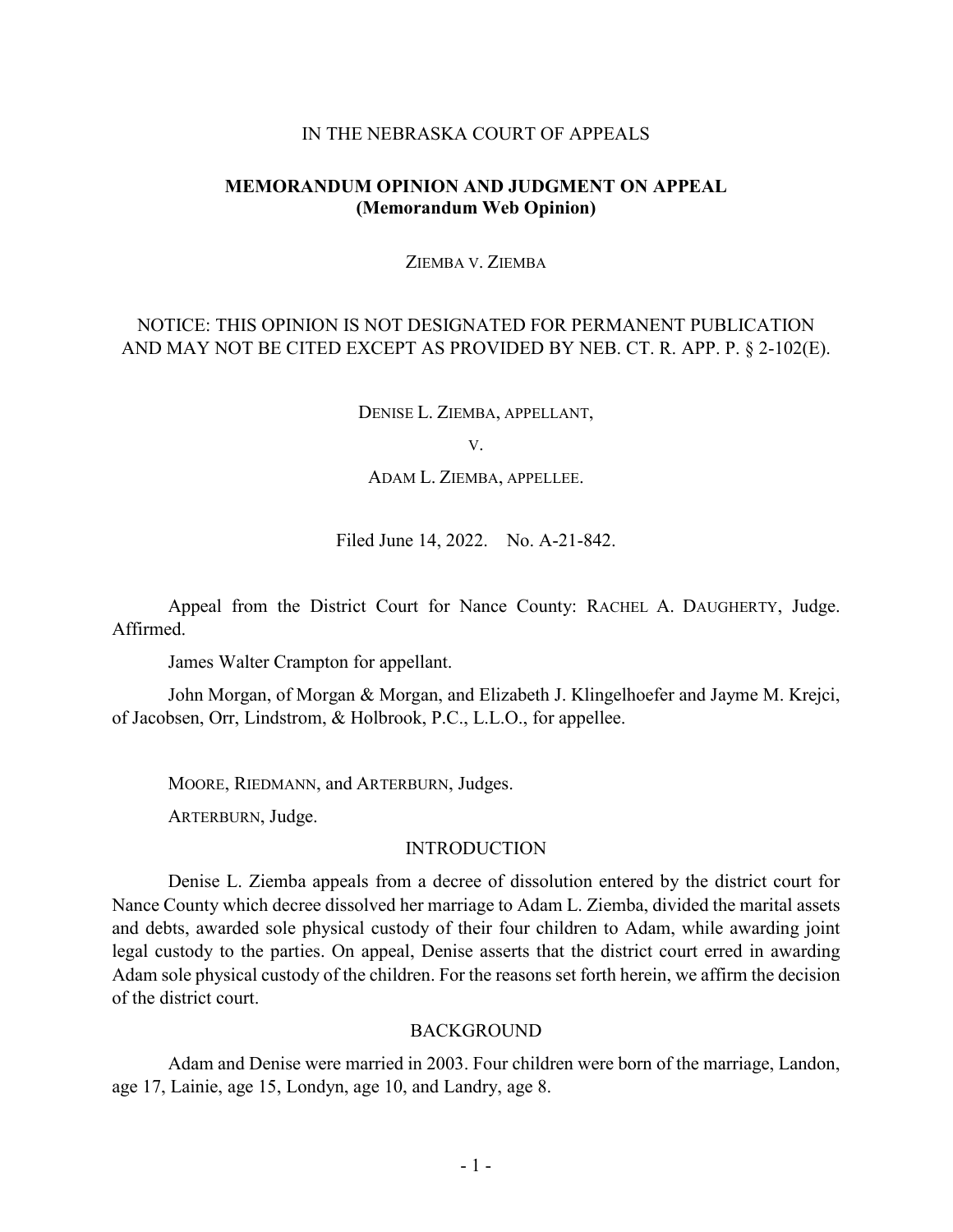On August 28, 2020, Denise filed a complaint for dissolution of marriage. In the complaint, she specifically asked that the parties' marriage be dissolved and that she and Adam be awarded joint legal and physical custody of the children. A voluntary appearance was filed by Adam that same day. Finally, a stipulated motion for a temporary order was filed by Denise and Adam along with an agreed upon parenting plan which provided the parties with joint legal and physical custody of the children during the pendency of the dissolution proceedings.

The parties followed the tenets of the temporary order which granted them joint custody of the children until March 2021. On March 22, 2021, Adam filed an answer and cross-complaint. In his pleading, Adam asserted that Denise was not a fit and proper person to have the temporary or permanent care, custody, and control of the children. Adam's cross-complaint requested that he be awarded permanent sole physical custody of the children. In addition, Adam filed a motion requesting temporary sole physical and legal custody of the children pending the dissolution proceedings.

A contested hearing regarding modification of the temporary custody order was held on May 14, 2021. At the close of the hearing, the district court found that the temporary care, custody, and control of the children were to be placed with Adam, subject to Denise's parenting time consisting of alternating weekends and holidays.

The case proceeded to trial on August 25, 2021. Denise and Adam both testified. Our recitation of the facts only concerns the issues affecting the custody of the children, as that is the only issue on appeal. We note that both parties' testimony was fairly brief and without detail.

Denise testified that at the time her complaint for dissolution was filed, she initially moved to Central City where she resided with her boyfriend. In October 2020 she moved into a residence in Fullerton. During this first period of separation, the children lived primarily with Adam on the family farm outside of Fullerton. The children attended school in Fullerton. Once Denise moved to Fullerton, the children lived with her 50 percent of the time as outlined in the parenting plan until the March 2021 temporary order was entered. She moved from Fullerton back to her boyfriend's residence in Central City in June 2021. Her current residence is located approximately 20 miles from the children's school in Fullerton. If she was to share custody with Adam, she believed that the children would still be able to travel to and from school from her residence.

At one point in her testimony, Denise indicated that she wanted sole custody. She noted an incident in November 2020, when Adam's grandmother passed away. The funeral and visitation occurred during her parenting time, however, she agreed with Adam that the children could attend the visitation and funeral. She asked only that Adam return the children to her at a designated time. According to Denise, Adam failed to do so on time. She explained that this prompted her to consider seeking sole custody, but she admitted that she did not seek to modify the temporary custody order previously entered by the district court at that time. At trial, she ultimately did not ask for sole custody, seeking only the reinstatement of the parenting plan originally agreed to at the time of filing.

Denise testified that in March 2021, there was an incident where the police were called due to Denise breaking 15 year old Lainie's cell phone. According to Denise, she told Lainie to stop using her phone and to go to bed. Lainie did not do so. Denise explained that Lainie called 911 when Denise attempted to take the phone away from her. Denise spoke with the 911 operator to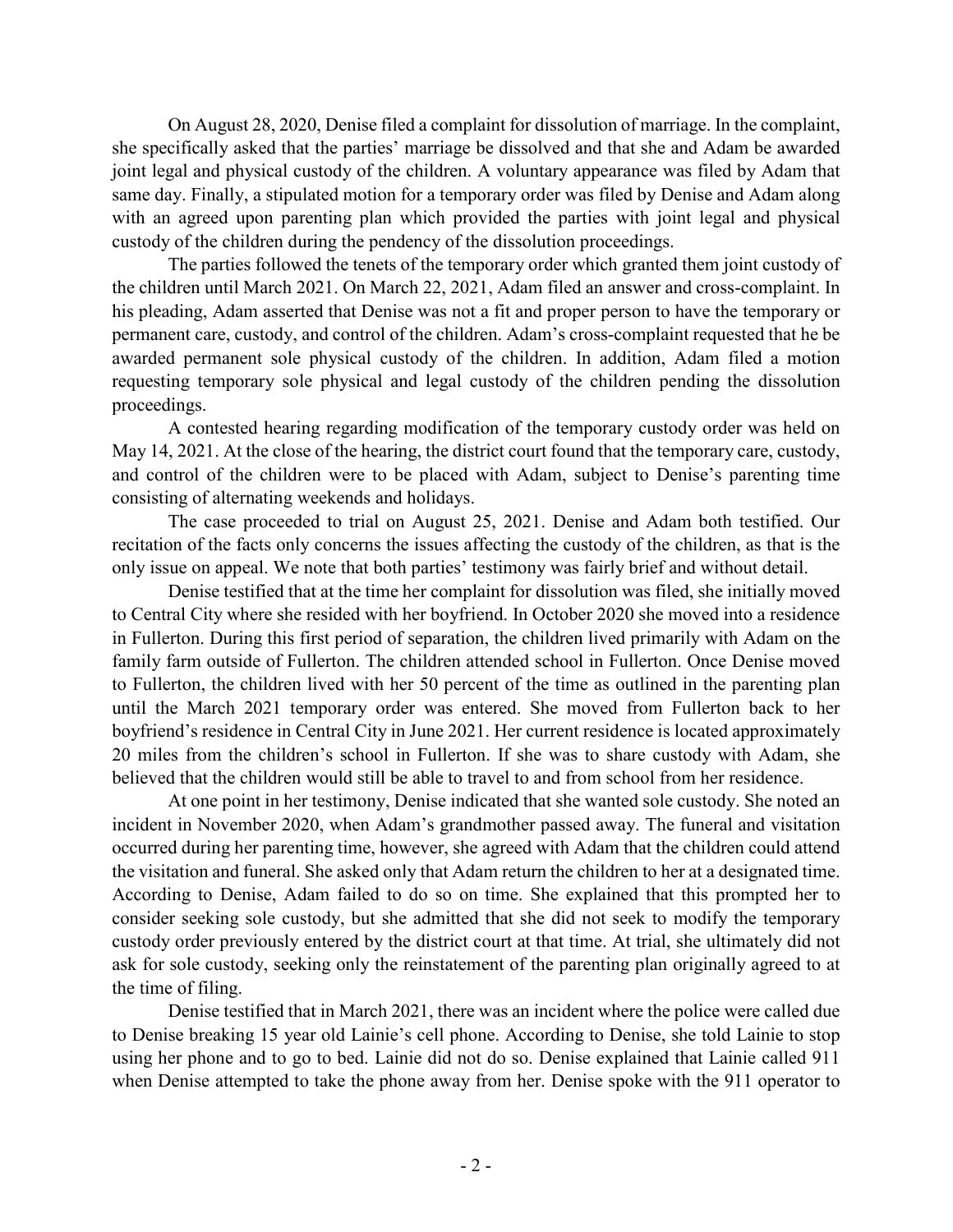explain that there was no emergency. Denise testified that after the phone call, she threw the phone at the garage wall breaking the phone.

Denise acknowledged that since November 2020, she has been charged with two felonies and two misdemeanors. However, there was no evidence presented at the trial to indicate the specifics or the circumstances surrounding those charges. On direct examination from the court, Denise did acknowledge that a harassment protection order had been entered one month before trial, July 2021, which prevented her from having any contact with her children. Again, though Denise did testify to a series of events where she had conflict with some of her children, no testimony was adduced regarding what specific events led to the issuance of the protection order. Those incidents included an occasion where the three younger children refused to travel with her to attend a rodeo in which Landon was going to compete, an incident where she took Lainie's cell phone from Lainie's vehicle while she was at track practice and tried to get the younger children to provide her with the password to the phone. Both of these incidents ended with law enforcement ordering her to leave and in the latter case, return the cell phone.

Adam testified that although he initially agreed to the stipulated parenting plan in August 2020, he now believes that it would be in the children's best interests for him to have sole physical custody. He explained that while Denise was living in Fullerton, they were able to cooperatively co-parent. However, given the changes that had occurred, he did not think joint physical custody was appropriate. He did believe the children should spend time with their mother, however, and that joint legal custody was still workable.

Adam explained that his residence is a farm approximately eight or nine miles away from the children's school. The farm has been the children's home since birth. He stated that the children have chores which they regularly perform. The children have dogs, horses, and calves which they provide care for.

According to Adam, when Denise would exercise her parenting time, there were occasions where police needed to be involved. He does not believe that Denise is a fit parent because she "gets to partying and doing other things and then it's always a fight." Adam explained that police would get involved in these fights, which appear to be disputes with the children. Adam testified that Denise has had limited contact with the children since March 2021 and no contact since the protection order was entered.

At the close of the evidence and arguments thereon, the court made oral findings, specifically noting that based on the evidence, Adam would be awarded sole physical custody subject to parenting time granted to Denise. The court also noted that a different judge entered the protection order, thus, any parenting time awarded would be subject to that order. On August 27, 2021, the district court entered a decree of dissolution. The parties were granted joint legal custody of the children with Adam being awarded sole physical custody. The district court explained that the parties exercised joint physical custody with the children until the end of March 2021 when there was a dispute between Denise and Lainie. After that date, Denise began to exercise parenting time only every other weekend. In July 2021, a harassment protection order was issued against Denise on behalf of the children. Denise was also charged with felony and misdemeanor crimes. The court also noted the proximity of the school to Adam's residence, that the children knew that residence as their home, and had animals that they provide care for.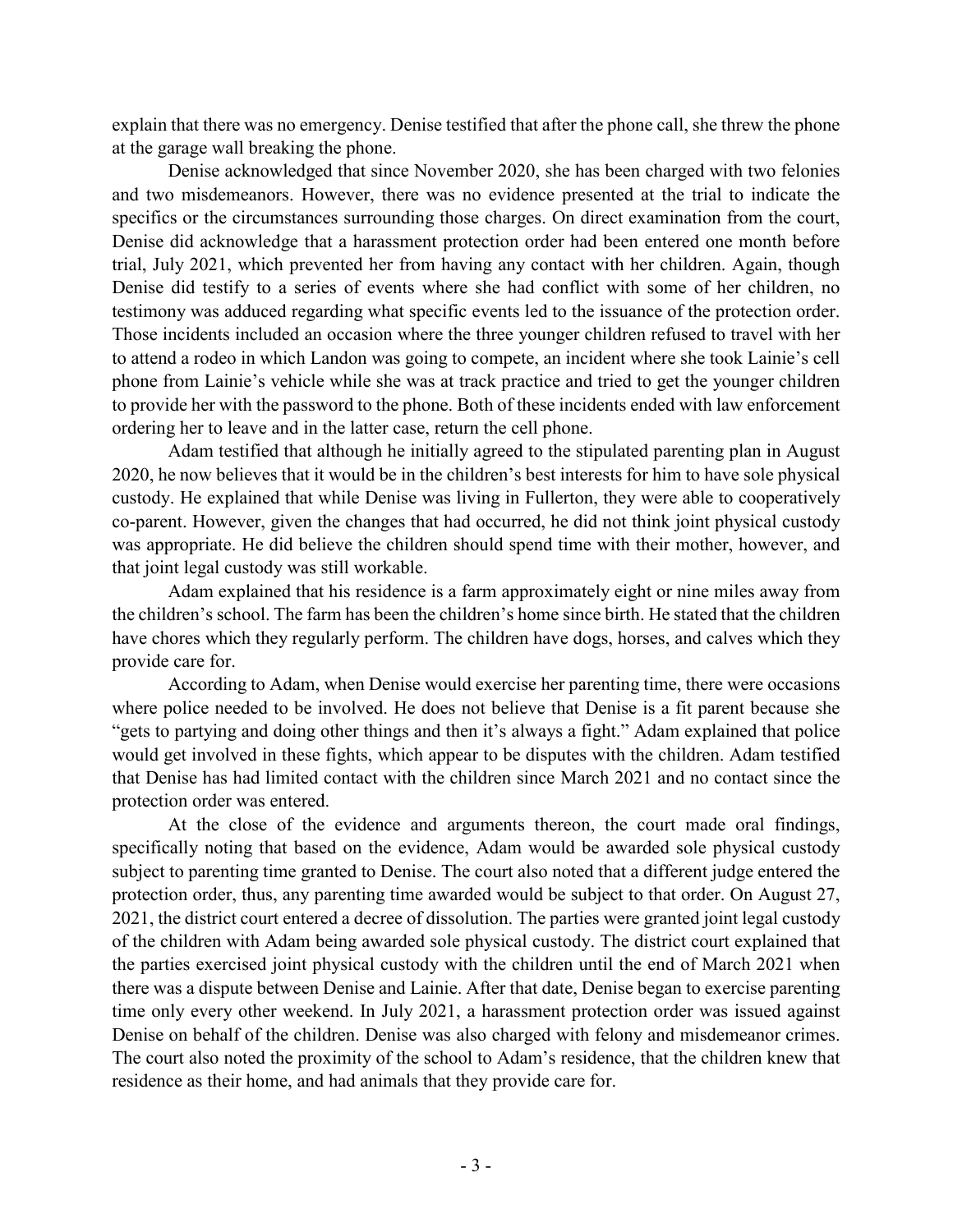The district court found that the children have a strained relationship with Denise. The court explained that there was more than one dispute involving Denise and the children where law enforcement has been called. The district court also found that when the parties agreed to joint custody, Denise resided in Fullerton but has since moved. The court expressed concern about the distance from Central City to the school in Fullerton. Ultimately, the district court found that it was in the best interests of the children for Adam to have sole physical custody of the children.

Denise appeals the district court's decision regarding physical custody.

## ASSIGNMENTS OF ERROR

Denise assigns as error and argues that the district court abused its discretion when it failed to approve the parties' original stipulated parenting plan and instead granted Adam sole physical custody of the children.

## STANDARD OF REVIEW

In a marital dissolution action, an appellate court reviews the case de novo on the record to determine whether there has been an abuse of discretion by the trial court. *Osantowski v. Osantowski*, 298 Neb. 339, 904 N.W.2d 251 (2017). This standard of review applies to the trial court's determinations regarding custody, child support, division of property, alimony, and attorney fees. *Id.*

In a review de novo on the record, an appellate court is required to make independent factual determinations based upon the record, and the court reaches its own independent conclusions with respect to the matters at issue. *Id.* However, when evidence is in conflict, the appellate court considers and may give weight to the fact that the trial court heard and observed the witnesses and accepted one version of the facts rather than another. *Id.*

# ANALYSIS

Denise argues that because a stipulated parenting plan was developed and submitted to the court, the court should have ordered the parties to comply with that parenting plan.

In any proceeding in which parenting functions for a child are at issue, a parenting plan must be developed and approved by the court. Neb. Rev. Stat. § 43-2929(1) (Reissue 2016). The parenting plan "shall serve the best interest of the child." *Id.* In interpreting § 43-2929, the Nebraska Supreme Court has explained that a trial court has an independent responsibility to determine questions of custody and visitation of minor children according to their best interests. *Becher v. Becher*, 299 Neb. 206, 908 N.W.2d 12 (2018). This responsibility cannot be controlled by an agreement or stipulation of the parties. *Id.* A trial court is required to review a parenting plan and determine if it meets requirements of the Parenting Act and if it is in the best interests of the minor children. *Id.* If the parenting plan lacks any of the elements required by the Act or is not in the child's best interests, the court shall modify and approve the parenting plan as modified, reject the parenting plan and order the parties to develop a new parenting plan, or reject the parenting plan and create a parenting plan that meets all the required elements and is in the best interests of the child. *Id.* However, if the court rejects a parenting plan, it must provide written findings as to why the parenting plan is not in the best interests of the children. *Id.*